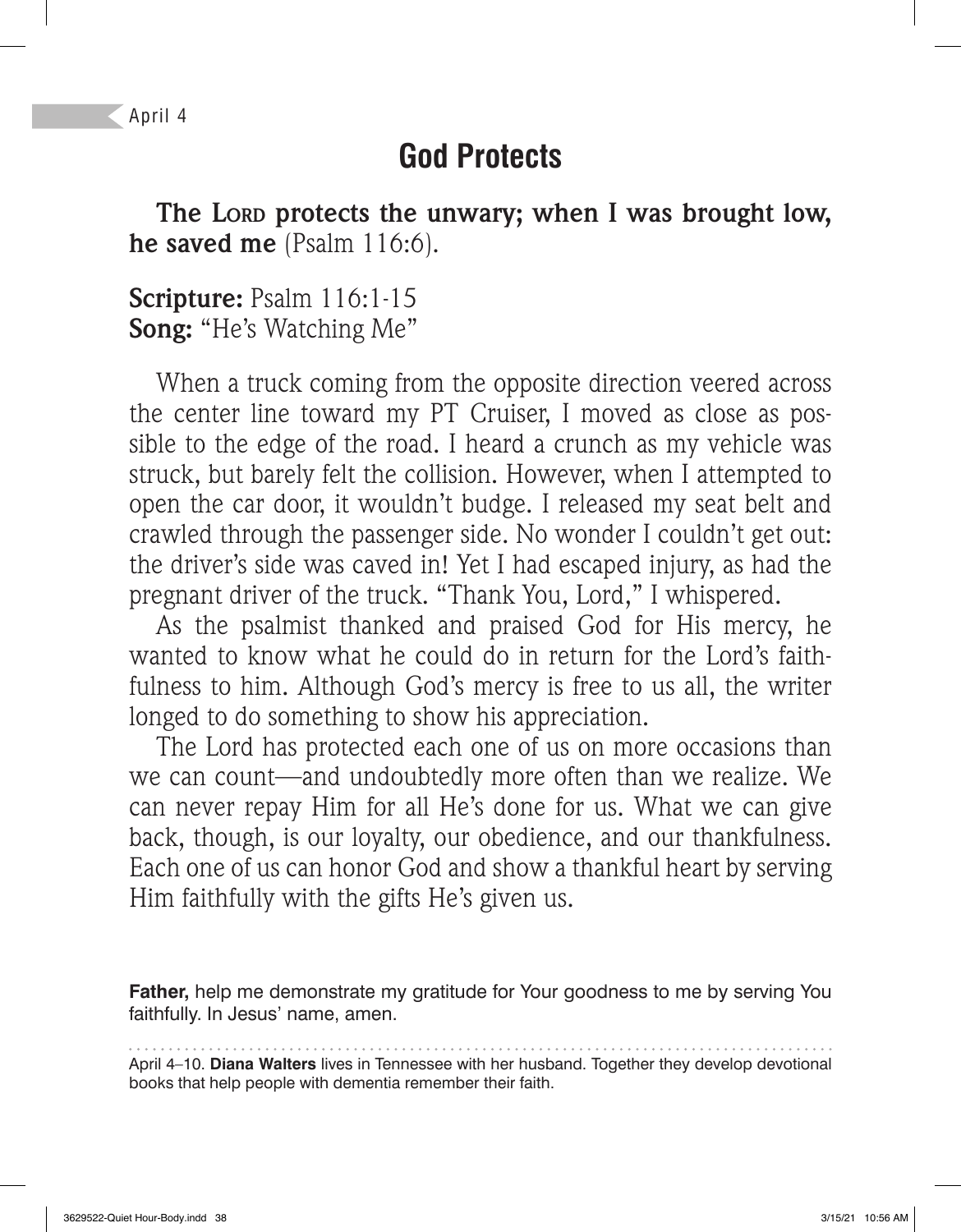# **A Giving God**

**"Each of you must bring a gift in proportion to the way the**  Lord your God has blessed you" (Deuteronomy 16:17).

**Scripture:** Deuteronomy 16:1-8, 15-17 **Song:** "Oh, Live Thy Life in Me"

I didn't grow up in a Christian household, so I had no understanding of the concept of tithing. In fact, when my new husband wanted to tithe, I objected. We could use that money to fix up our home or go on vacation. I considered \$10 a week in the offering plate to be good enough.

Through Moses, God gave His people instructions about observing Passover and Pentecost, which included three festivals (or feasts): (1) the Festival of Unleavened Bread; (2) the Festival of Weeks; and (3) the Festival of Tabernacles. People were not to appear before the Lord empty-handed. However, there was no set "entrance fee." They were to give according to what they'd been given by God. Some had more; some had less.

I began to realize that merely giving "good enough" was not in proportion to what the Lord had bestowed on my husband and me. We had good jobs and a comfortable home. We had enough to eat and nice clothes to wear. I realized we should be giving to God a more generous portion of what was His to begin with. And I realized it wasn't only money I was to give but also abilities in proportion to what He had given me. I decided my writing should be dedicated to serving the Lord too.

**Father,** help each of us realize what gifts You have bestowed on us that we can use for Your glory. In Jesus' name, amen.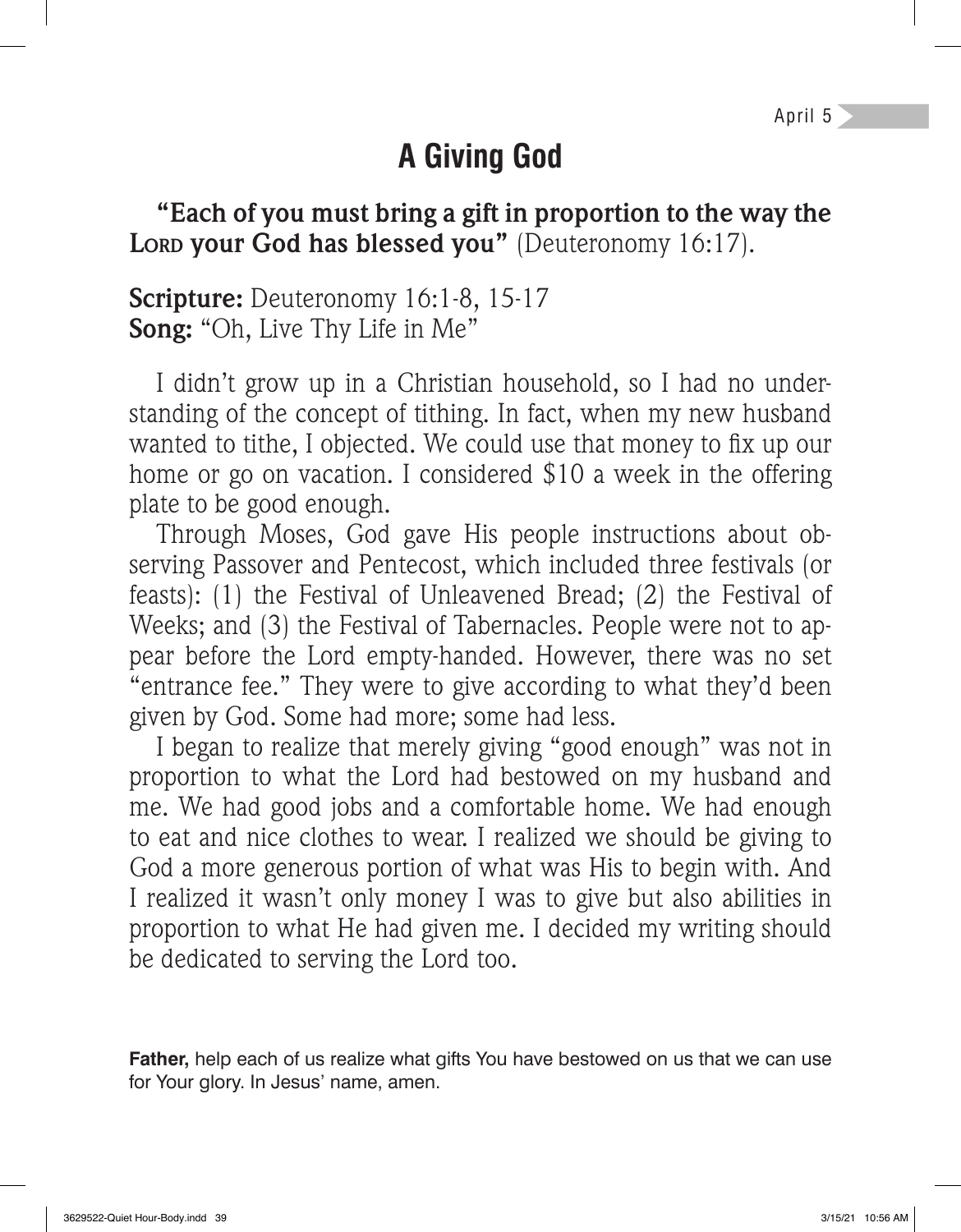## **Sacrificial Love**

**A woman came to him with an alabaster jar of very expensive perfume, which she poured on his head as he was reclining at the table** (Matthew 26:7).

**Scripture:** Matthew: 26:1-2, 6-16 **Song:** "She Loved Much"

I give my unwanted clothes to charity. I put change in the Salvation Army bucket at Christmas. And sometimes I give money to coworkers who are going through hardships. But I tend to give out of plenty, not sacrificially or extravagantly.

However, Mary—the sister of Martha and Lazarus (John 12:3) worshipped Jesus with the sacrifice of a jar of perfume worth almost a year's wages. Why would she do something so extravagant? Because her love for Jesus was extravagant. She gave a most precious possession to honor Him, to demonstrate her devotion to Him.

We may not have such an expensive gift to give to the Lord, but we can still give extravagantly, sacrificially, worshipfully to honor Him. Our acts of service—offered in His name—can be done with extravagant love and sincerity. Emergency personnel risk their lives to save lives. Good teachers work tirelessly to inspire students. Missionaries leave their homeland to take the gospel around the world. And even when we take time out of our busy day to talk with a troubled person or to comfort a grieving heart, that, too, can be an extravagant gift—with more impact than we know. We can't "out give" Jesus, but what we do wholeheartedly to demonstrate our love to Him is precious in His sight.

**Father,** I want to dedicate all I have and all I am to honor You today. In Jesus' name, amen.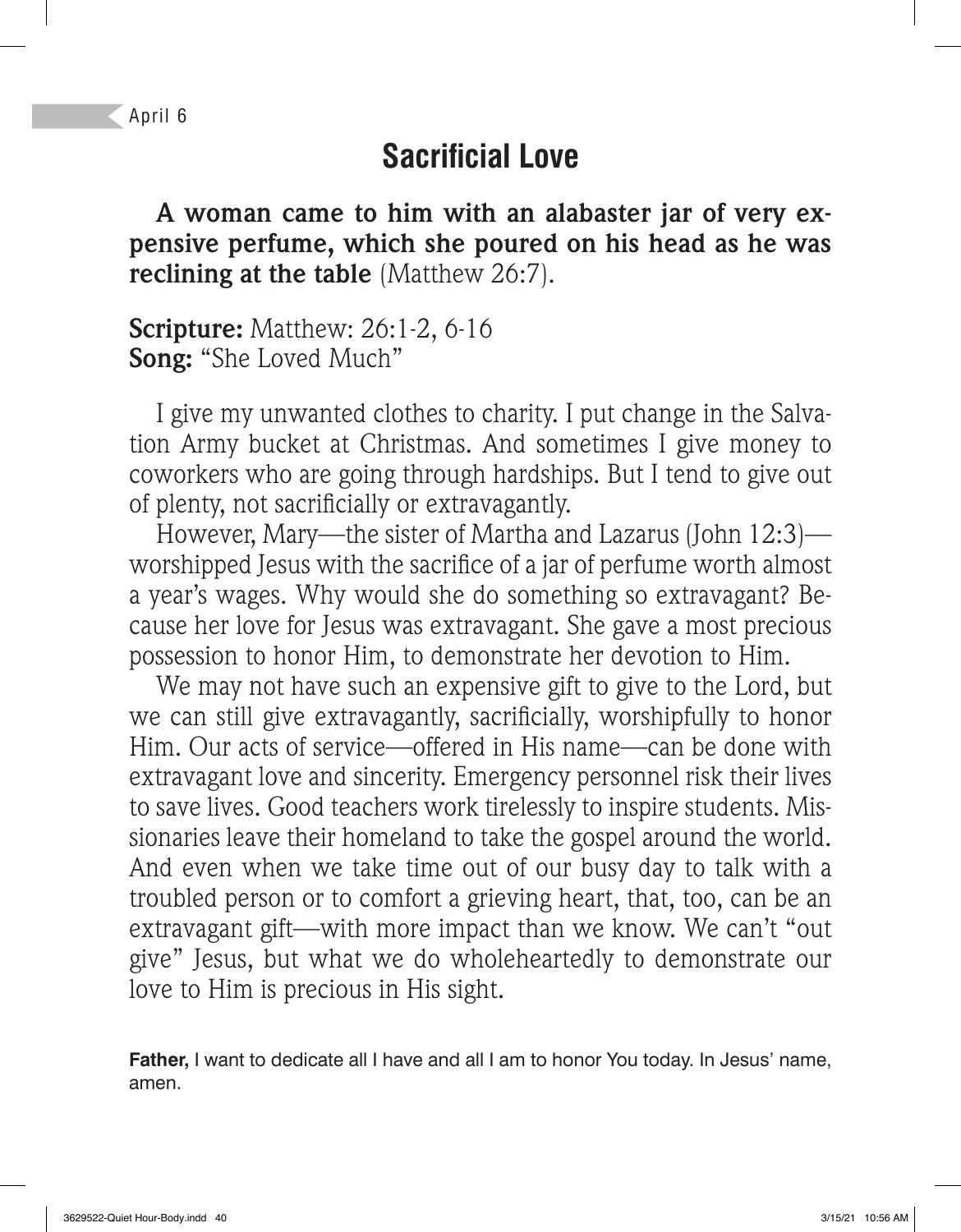## **Sharing God's Gifts**

**I received from the Lord what I also passed on to you** (1 Corinthians 11:23).

**Scripture:** 1 Corinthians 11:23-26 **Song:** "Tell Me of Jesus"

While growing up, one of my siblings would sometimes bring a friend home to Thanksgiving dinner. I resented the intrusion. I considered holiday meals a family affair and thought strangers should never be included. Later I would read accounts of people who lived selflessly—ones who fed hungry neighbors, gave all they could to help the poor and disenfranchised, and even sacrificed their own lives to shelter persecuted populations. In retrospect, I'm ashamed of my youthful selfishness.

Some ancient Corinthians felt like I once did. Those who had plenty didn't want to share with people who weren't part of their family (1 Corinthians 11:17-22). But the fellowship of believers in Christ became an equalizer where the haves and have-nots alike were invited to participate in the Lord's Supper. In his letters to the Corinthians, Paul shared spiritual food with all who wished to partake. He told them about the Lord's Supper and its meaning and passed on the sacred tradition to their congregation: "Whenever you eat this bread and drink this cup, you proclaim the Lord's death until he comes" (11:26).

With age, I have developed a desire to share what I have with others—physical food as well as spiritual food. Paul passed on his love of Jesus, and the Lord would have us to do the same.

**Father,** today I'll be looking for ways to share what I have with others, especially the love of Your dear Son. In Jesus' name, amen.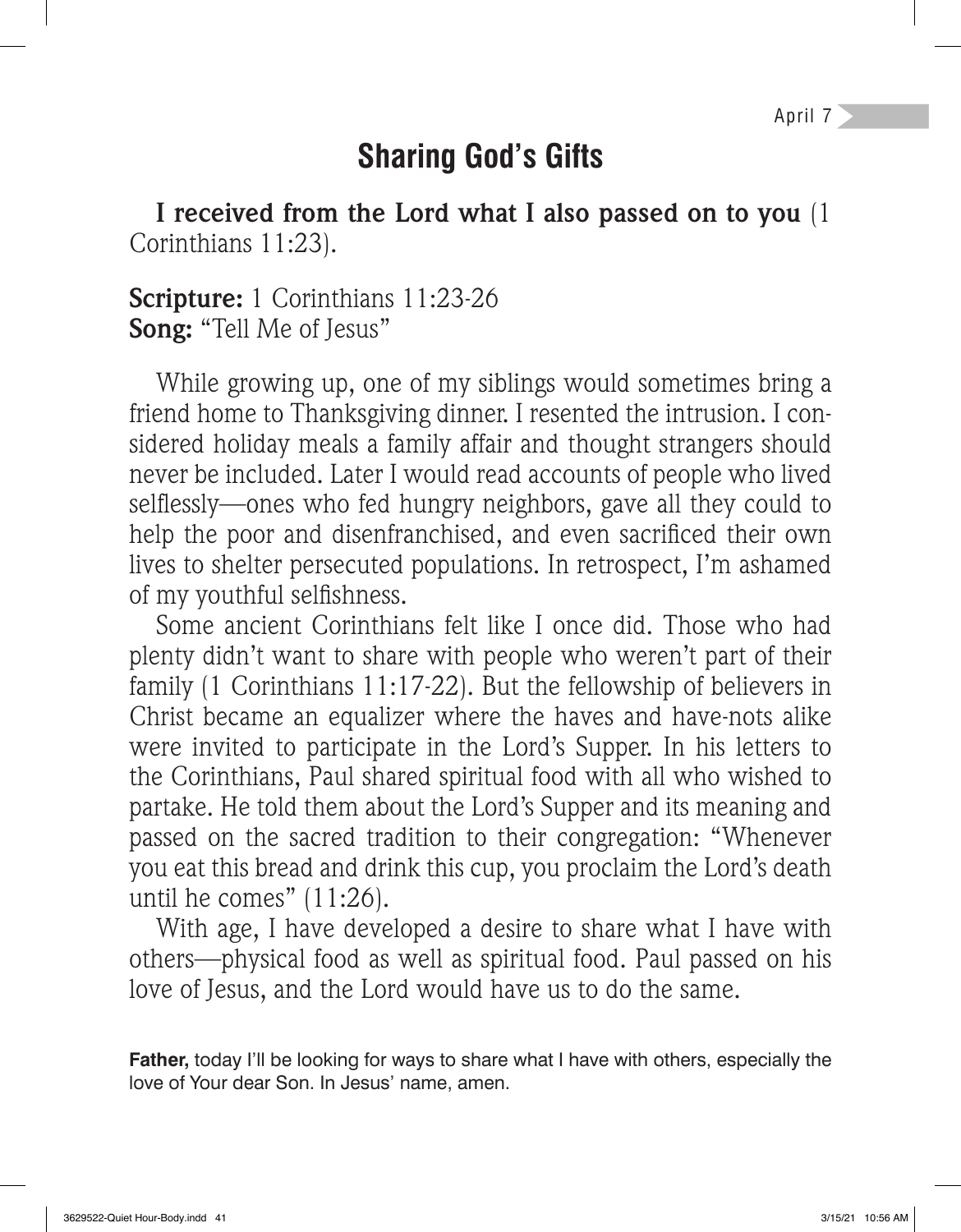April 8

# **His Unconditional Love**

**"A new command I give you: Love one another. As I have loved you, so you must love one another"** (John 13:34).

**Scripture:** John 13:31-35 **Song:** "Blest Be the Tie That Binds"

When we're starry-eyed, in the throes of new love, we see only perfection in the other person. And we try to hide our own imperfections, fearing that if this person really knew us, we might not be accepted.

Jesus knows us inside and out, yet He loves us. He commanded the disciples to love one another as He loved them. This commandment is for all believers. We're to love that neighbor whose dog barks all night, the coworker who gossips about us, and the grouchy clerk at the grocery store. We're even supposed to love people who have hurt us grievously. How can we possibly love those people? Jesus demonstrates how by loving us in spite of our sin and selfishness. His love is forgiving, redeeming, and perfect.

Over time, the spark of love often dies in relationships—sometimes because of serious problems like abuse, but more often simply because when we *really* get to know others, we see their faults. A petty grievance may, in time, become a monumental obstacle to love. But when we seek to emulate Christ's love, we will become increasingly patient and forgiving, just as God has commanded. We won't reach perfection in this life, but with the Lord's help, we can learn to look on that coworker, clerk, or spouse with loving eyes instead of critical ones.

**Father,** help me love as You have loved me, putting others' welfare ahead of my own. In Jesus' name, amen.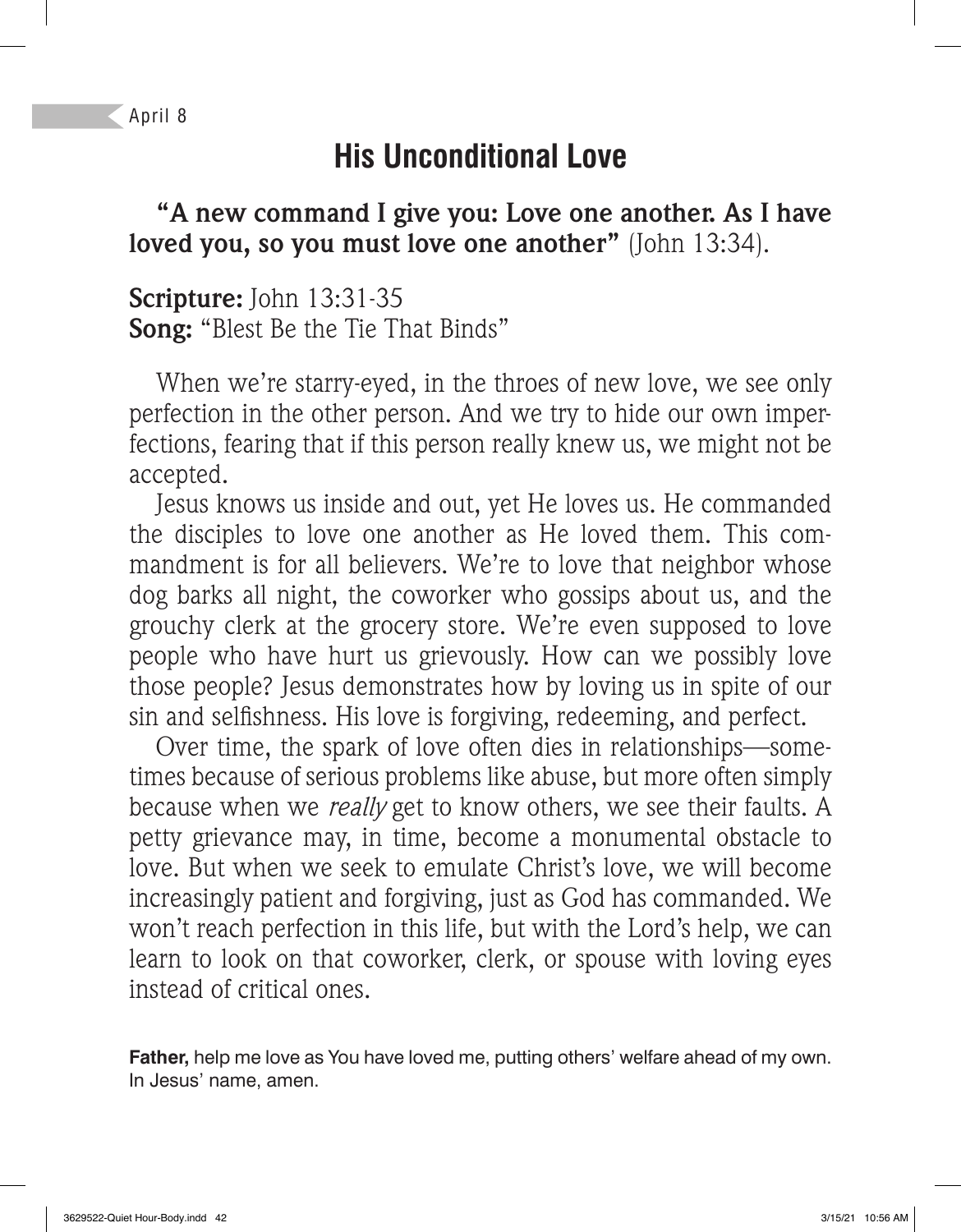April 9

#### **Freedom from Fear**

**The LORD is with me; I will not be afraid. What can mere mortals do to me?** (Psalm 118:6).

**Scripture:** Psalm 118:1-9 **Song:** "Just When I Need Him"

When I was a child, I was afraid of the dark. Although I was not raised in a Christian home, somewhere I'd heard the general idea of Psalm 23, "The Lord is my shepherd. I shall not fear." At night when I needed to descend the darkened stairs to our only bathroom, I repeated those words. They gave me courage. Although I didn't yet understand who Jesus was, I believe God provided His comfort in this way to help me through childish fears . . . and later through adult fears.

The psalmist embraced the truth of God's presence with him. He knew he did not need to fear his enemies. With God on his side, there was nothing to fear from mere mortals. History tells us of men and women throughout the ages who have trusted God for support, provision, deliverance, and victory. No doubt you have your own list of heroes of the faith who inspire and encourage you to trust God when circumstances tempt you to fear.

While most of us will likely never be called on to lead soldiers into battle or face the spiritual battles our personal faith heroes have seen, we can find comfort in remembering that the Lord is with us—always. He goes with us into every trial and leads us to safety.

**Father,** let me never forget to call on You when fears threaten my sense of well-being. In Jesus' name, amen.